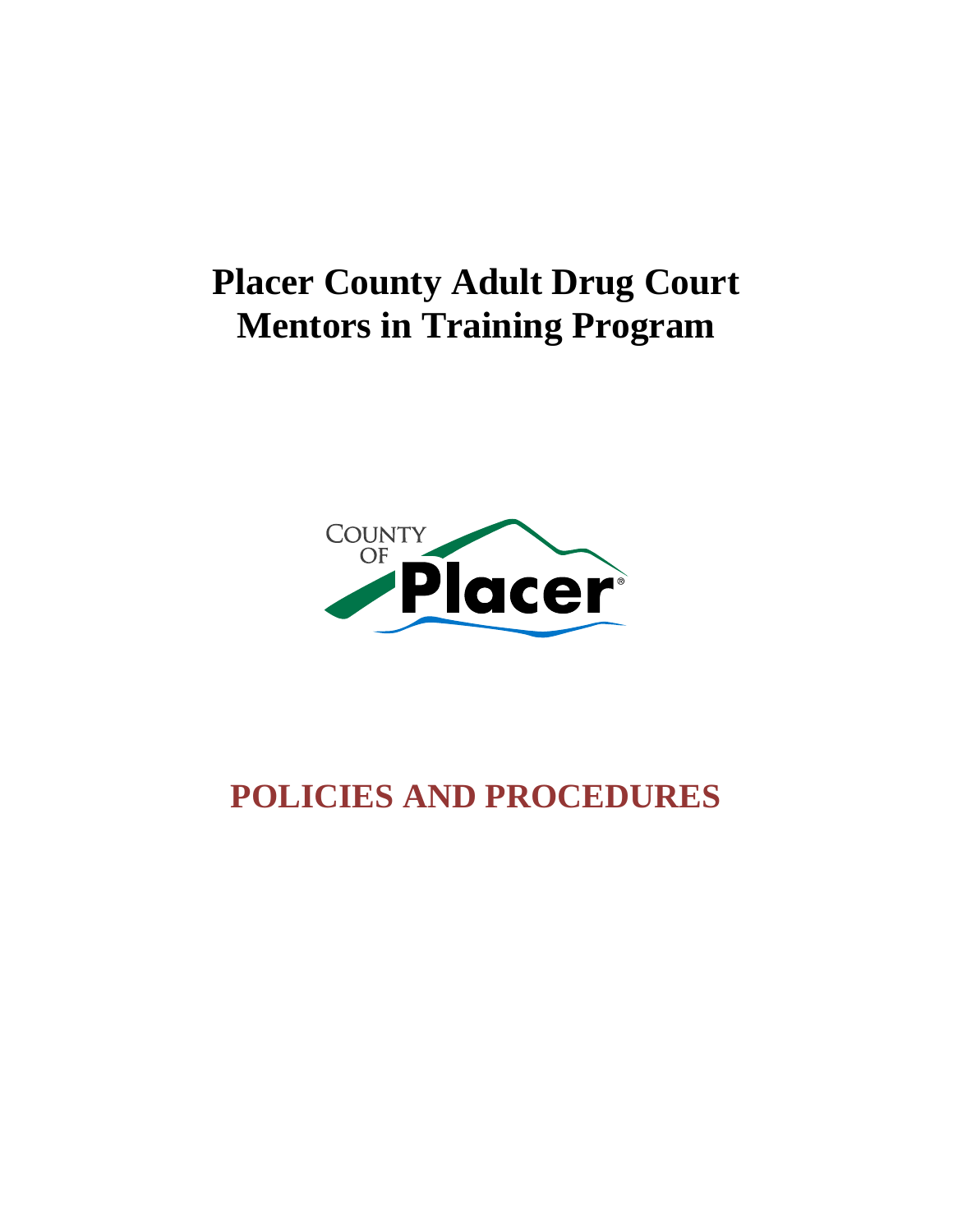# **Mentors in Training (MIT)**

The Placer County Drug Court MIT Program exists to offer peer support to current program participants and an opportunity for participants approaching graduation to give back. MITs have a familiarity with the recovery community and Drug Court program, as successfully managing program requirements and maintaining their sobriety with their current treatment support. MITs are available to provide help in navigating the program, understanding the process, and acting as an ally through this difficult time. MITs can also maintain their own accountability through participation in the program as they look forward to graduation.

### **PROGRAM DESCRIPTION**

The Placer County Adult Drug Court MIT Program is overseen by the Placer County Adult System of Care – Substance Use Services program in collaboration with Drug Court and Veteran's Treatment Court. MITs may be eligible to transition into mentors after graduation from the Drug Court program. The skills learned as a MIT will help to equip you for success as a mentor.

### *Drug Court MITs exist to:*

- **Support participants (via phone when requested by the case manager.)**
- Help clients at court with basic questions and understanding the program's processes and requirements.
- Participate in the group orientations, and speak to initial challenges of starting the program.
- Answer general questions and lead group conversations at court.
- **Participate in the planning of Drug Court events and graduations.**

### **MIT ROLES AND RESPONSIBILITIES:**

Mentors in Training (MIT) are Drug Court Participants who have successfully completed all aspects of the program, are in Phase 3 (Blue Phase) and are awaiting approval to graduate from the program. MITs must have been clean and sober for at least 6 months, be finished with treatment or participating in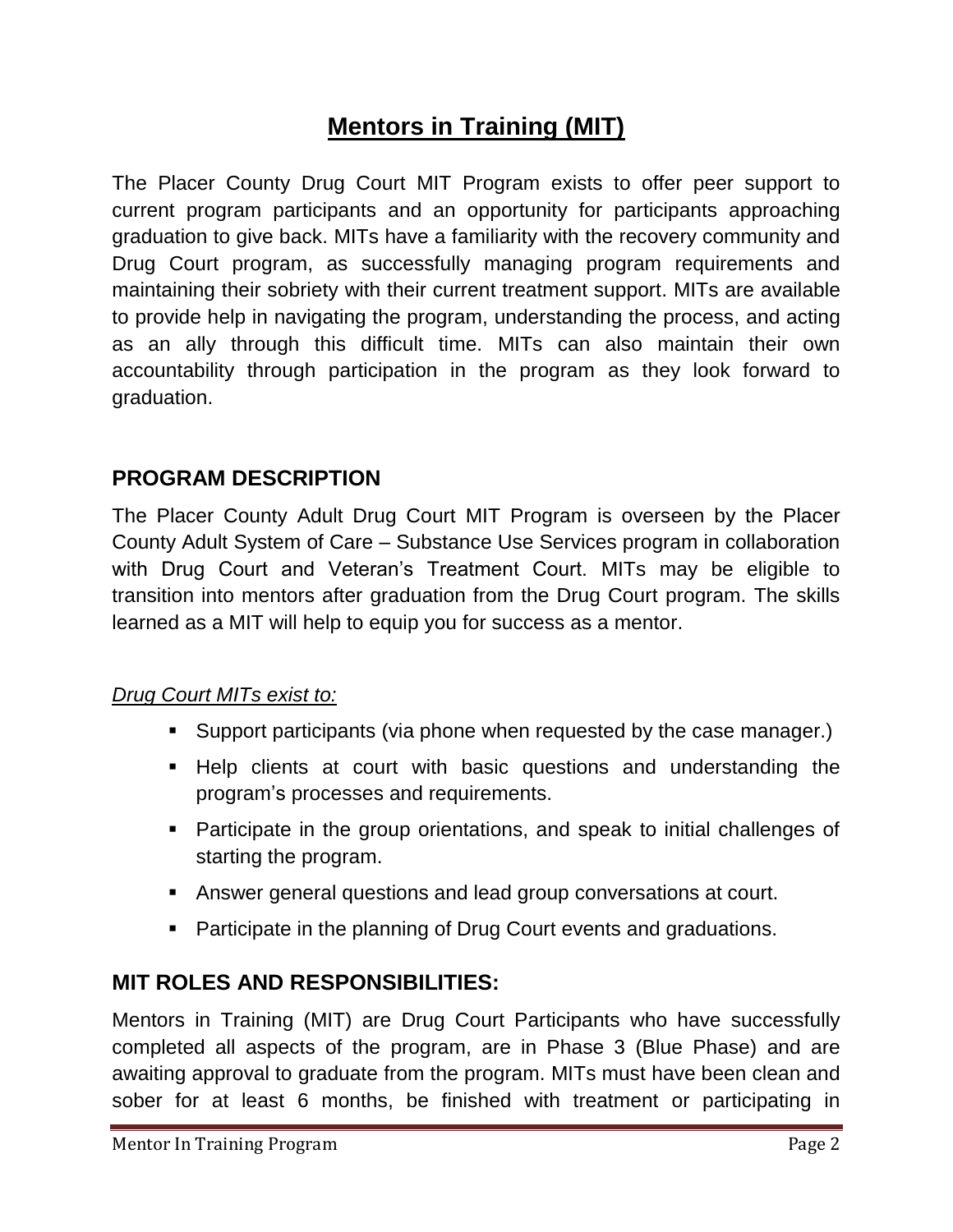aftercare, be up to date with all program requirements, and in good standing with program staff. The MIT program is part of the MITs treatment plan and aftercare within Drug Court.

The Drug Court program utilizes MITs to engage new participants in Drug Court and to assist them in navigating the program. With the direction and support of program staff, the MIT acts as a guide, offering support, and sharing their success in learning and completing program requirements. They help participants to more fully engage in their recovery, while the MIT incorporates life beyond Drug Court into their own recovery.

# **Responsibilities of a MIT:**

The following list of tasks includes some examples of how a MIT can be of support. (Please note, all client contact must be requested and overseen by program staff.)

- Provide peer support to participants because of their previous and/or current experiences in the Drug Court program.
- Share what they've learned about how to successfully complete the Drug Court Program.
- Discuss personal experiences navigating the program in order for new participants to relate to their experience.
- **Provide recovery resources to participants. This includes: recovery** support meetings (i.e. NA/AA, Celebrate Recovery), how to obtain a sponsor, and open service positions.
- **Provide updated recovery resources to program staff (i.e. share recent** changes with recovery support meetings, open service positions, common topics and themes discussed).
- Serve as role models for clean and sober living sharing positive outcomes to the participant to show new or struggling participants the outcomes they could achieve in the program.
- Act as a liaison between the client and Drug Court team to communicate specific barriers or needs or support the client in reaching out to program staff.
- Act as a liaison between participants and the Drug Court team to relay common themes, barriers, or needs.
- Encourage participants to accept and participate in program requirements.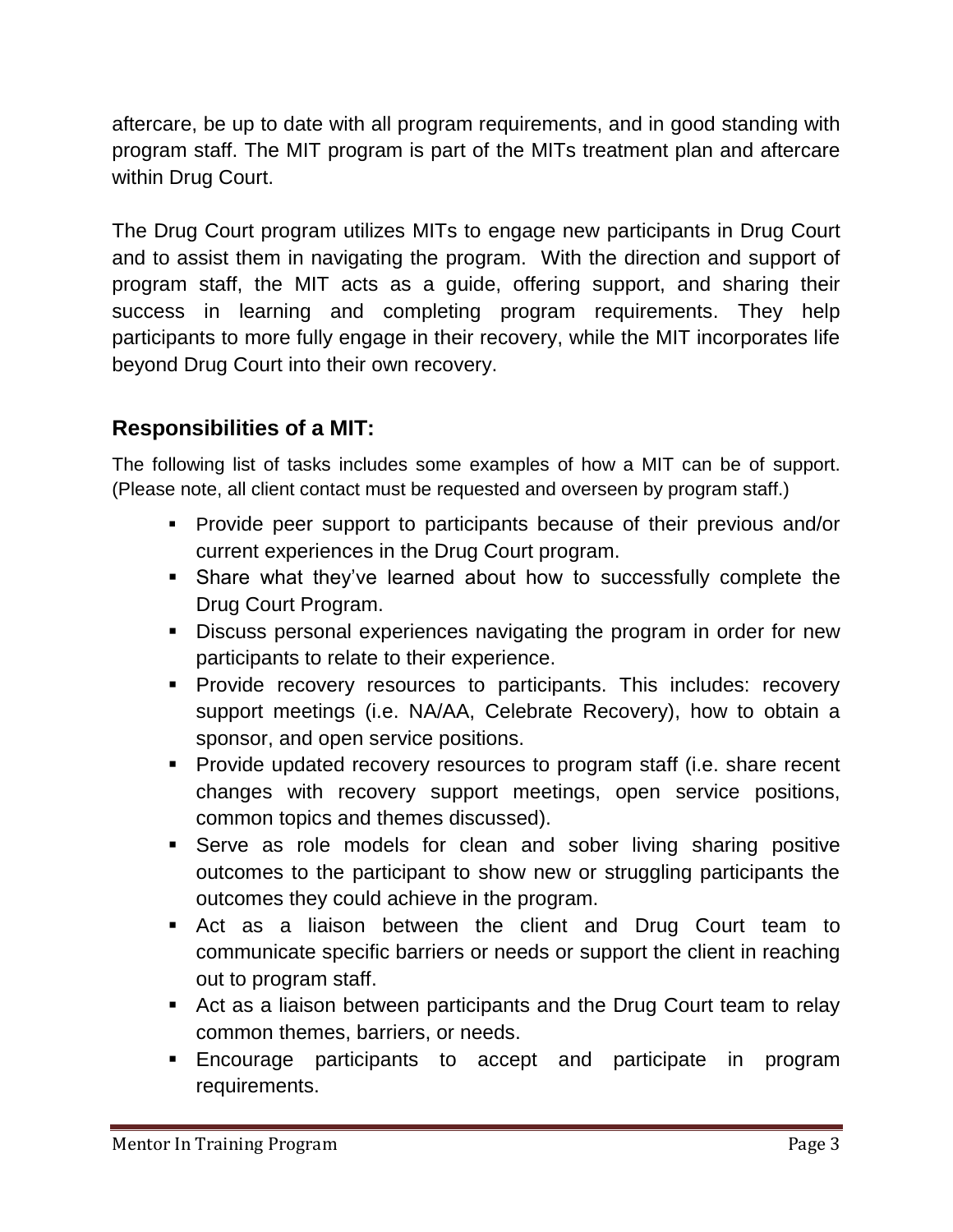- Establish clear, professional boundaries for what is appropriate and not appropriate in your relationship with the participant and diligently uphold those boundaries.
- Support participants at Drug Court hearings (i.e. meeting with new or struggling participants to review concerns and offer support).
- Maintain confidential communications with all participants.

# **MITs WILL NOT…**

- Act as a general case manager
- Be responsible for facilitating service delivery outside of recovery services
- Be responsible for providing any referrals for court ordered programs other than those directly related to recovery, such as support meetings (NA, AA, etc.), and recovery related community events.
- Drive participants
- **Loan money or give gifts to participants**
- Be a sponsor to a participant
- **Provide legal advice**
- **Fraternize with other participants**

# **CRITERIA FOR BECOMING A MIT**

Each MIT should be personally committed to a life of recovery. Professionally, each MIT must be dedicated to helping others achieve a clean and sober lifestyle. To accomplish this goal, each MIT must meet all of the following requirements:

- Be eligible for graduation (Blue Phase).
- Have at least 6 months of sobriety.
- Be in good standing with the law, having no pending criminal cases or charges
- Maintain a professional relationship with other Drug Court participants at court proceedings, AA/NA meetings, community activities, etc.
- Commit to participation as a MIT up to their graduation.
- Complete the required training procedures.
- Adhere to all Placer County Drug Court policies and procedures.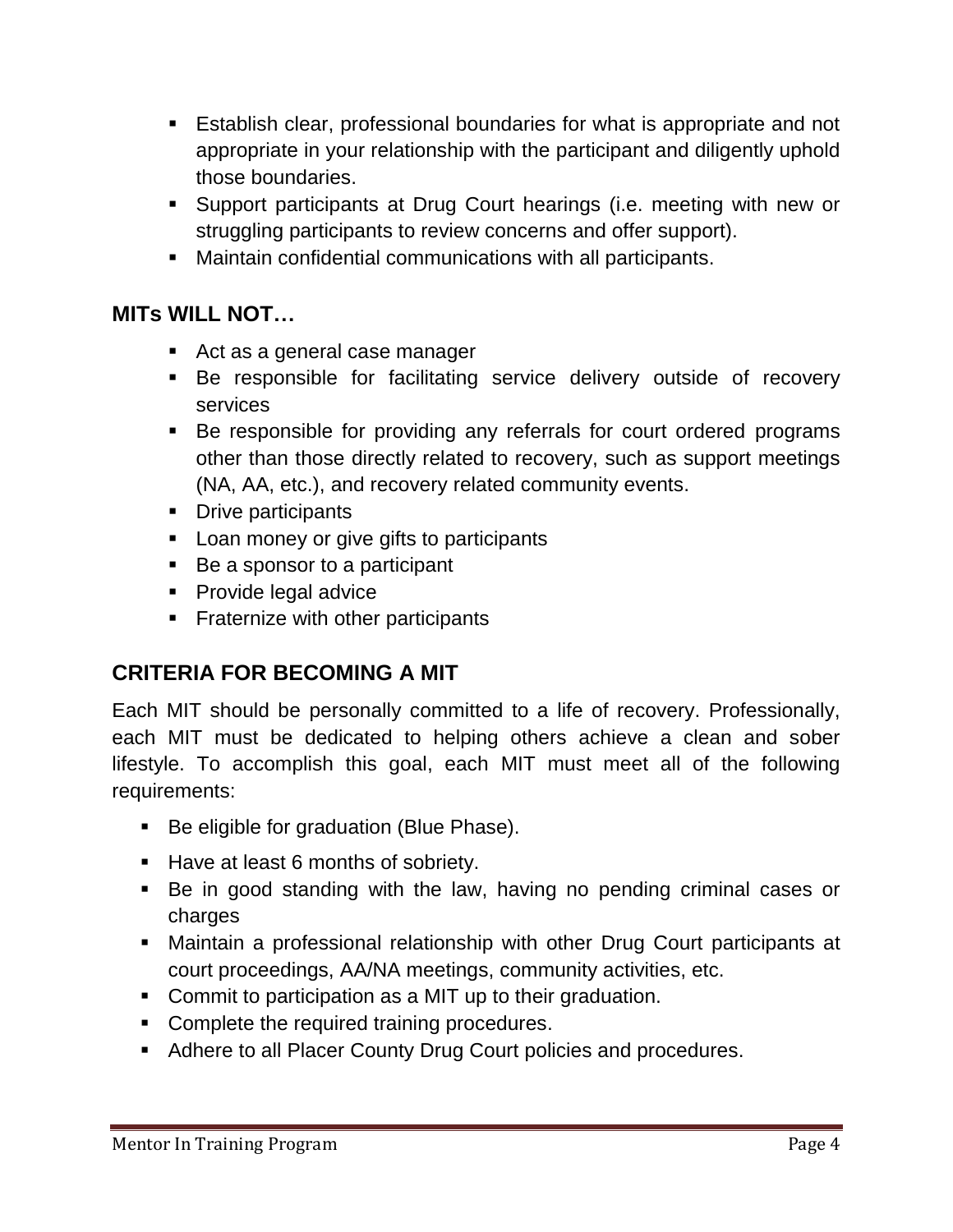# **DESIRABLE QUALITIES OF A MIT:**

- **Empathetic**
- **Active listener**
- **Encouraging**
- **Supportive**
- Believer of the process
- Positive
- **Respectful**
- **Caring**
- Responsible
- Believer of the program

## **ADMINISTRATION OF THE MIT PROGRAM**

MIT participation is part of your treatment plan in the Drug Court program. Your Drug Court Case Manager will be the primary person providing direction, but you may receive support, correspondence, and communication from the entire Drug Court team (i.e. Placer County Courts, Substance Use Services, and Probation). Contact between MITs and other participants will only occur if initiated at the request of the Case Manager. This may include a one-time contact or an ongoing check-in conversation (i.e. calling the participant 3 times in a one week span). A monthly report will be due at court summarizing what you gained over the course of that month's interactions (See Attachment E for details). In addition, you will be responsible for submitting a timecard to document your contact with participants (See attachment F for details). This will be used by the courts to address your fines and fees and will be due the Friday before each court appearance. MITs will receive basic training regarding confidentiality and ethics, the Adult System of Care, and various services available.

# **RECRUITMENT POLICY**

All inquiries about participation as a Drug Court MIT will be directed to the Drug Court Case Manager. Responsibility for recruitment of MITs is shared between Substance Use Services, Probation, and the Placer County Courts. The Drug Court Team, its collaborative partners and current Mentors/MITs may refer individuals who may be suitable for this role. Informational sessions and training may be offered to prospective MITs/Mentors.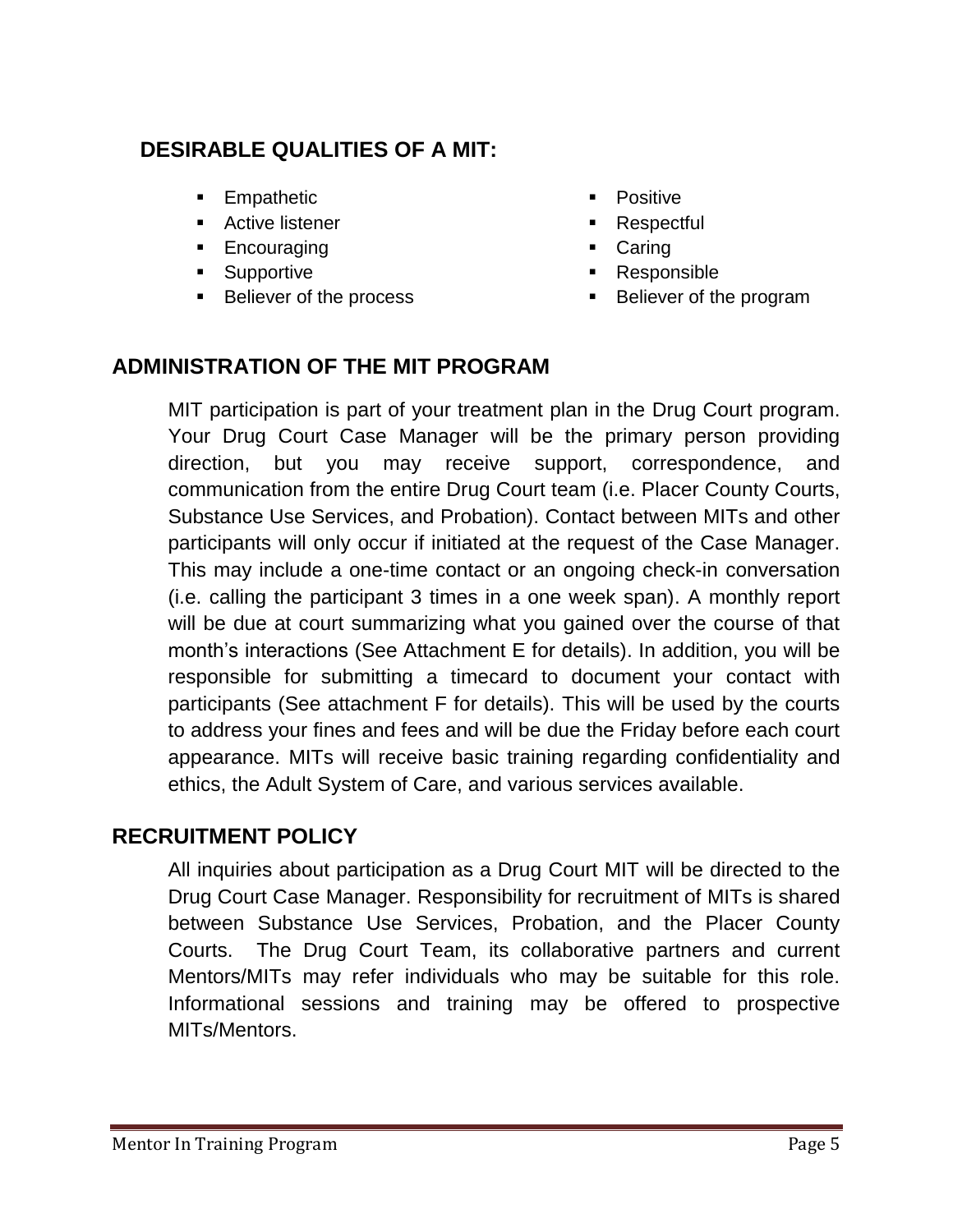### **KNOWLEDGE OF A PROSPECTIVE MENTOR'S NEGATIVE HISTORY**

All MITs/Mentors are responsible for the integrity of the program as a whole and agree to discuss concerns about other MITs/Mentors with the appropriate staff.

### **SCREENING POLICY**

Each prospective MIT must complete the screening process. The Drug Court Case Manager and Supervisor are responsible for conducting the screening process. The decision to accept or deny an applicant will be made by the Drug Court team. Feedback regarding the prospective MIT's denial may or may not be given. The right to withhold or give feedback is solely at the discretion of the Drug Court team.

### **CONFIDENTIALITY**

An MIT must, at all times, maintain confidential communications with Drug Court participants. A MIT is mandated by the federal regulations governing confidentiality of Alcohol and Drug Abuse Patient/Parent Records 42 CFR, Part 2, and/or the Welfare & Institution Code 5328, governing confidentiality of Mental Health Patient/Parent records, and the Health Insurance Portability and Accountability Act of 1996 (HIPAA), 45 CFR Parts 160 & 164, which states that information regarding Drug Court participants is protected and cannot be disclosed without written consent, unless otherwise provided for in the regulations or by court order. Each Drug Court MIT will be required to sign a document attesting to their acknowledgement of the mandates of federal laws 42 CFR, Part 2, and 45 CFR Parts 160 & 164.

### **UNACCEPTABLE BEHAVIOR POLICY**

Because of the direct impact a mentor has on Drug Court Participants, behaviors not aligned with the mission, vision, goals, and values of the Drug Court Program are unacceptable and prohibited during mentor sessions and court proceedings. If it is determined that a MIT is using alcohol or other drugs, it is grounds for termination.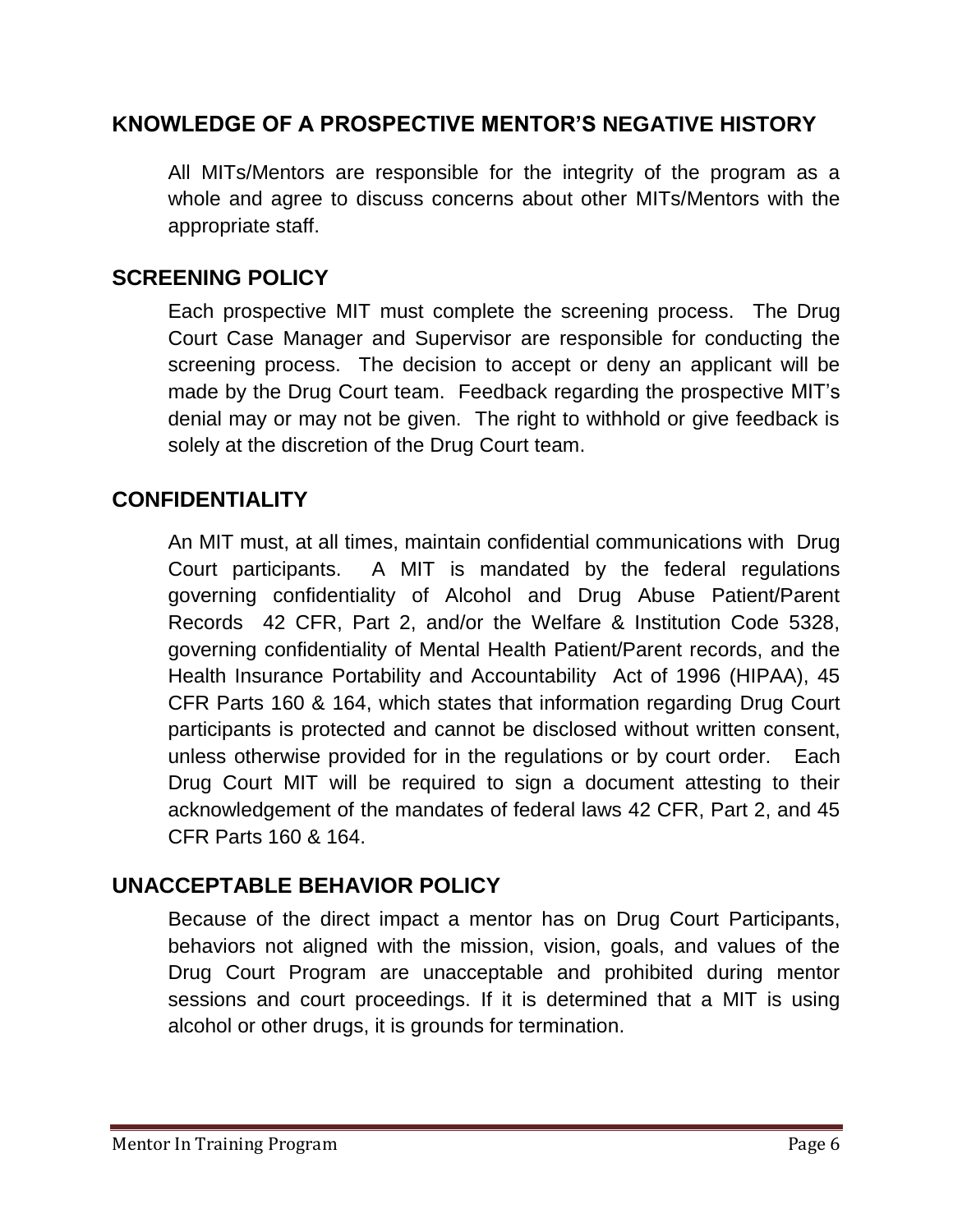# ATTACHMENT A

# **DRUG COURT MENTOR IN TRAINING PROGRAM**

## **CONFIDENTIALITY AGREEMENT**

**I understand** that these are the confidentiality laws that I am required to follow.

**I understand** I may not disclose any Drug Court participant information to anyone (verbally, in writing, via e-mail, phone or fax).

**I have read and understand** 42 C.F.R., Part 2, (copy attached).

**I understand** that if someone I know through any personal or professional relationship, included, but not limited to acquaintances, family, extended family, friends, etc. is involved in the Drug Court Program, I will immediately notify the Drug Court case manager. I understand that information related to that client would be inaccessible to me.

**I understand** that any breach of client confidentiality will result in a termination of my participation with the Drug Court Mentor Program.

**\_\_\_\_\_\_\_\_\_\_\_\_\_\_\_\_\_\_\_\_\_\_\_\_\_\_\_\_\_\_\_\_\_\_\_\_ \_\_\_\_\_\_\_\_\_\_\_\_\_\_\_\_**

**\_\_\_\_\_\_\_\_\_\_\_\_\_\_\_\_\_\_\_\_\_\_\_\_\_\_\_\_\_\_\_\_\_\_\_\_** Name of Mentor in Training (Print)

Signature of Mentor in Training **Date** Date

.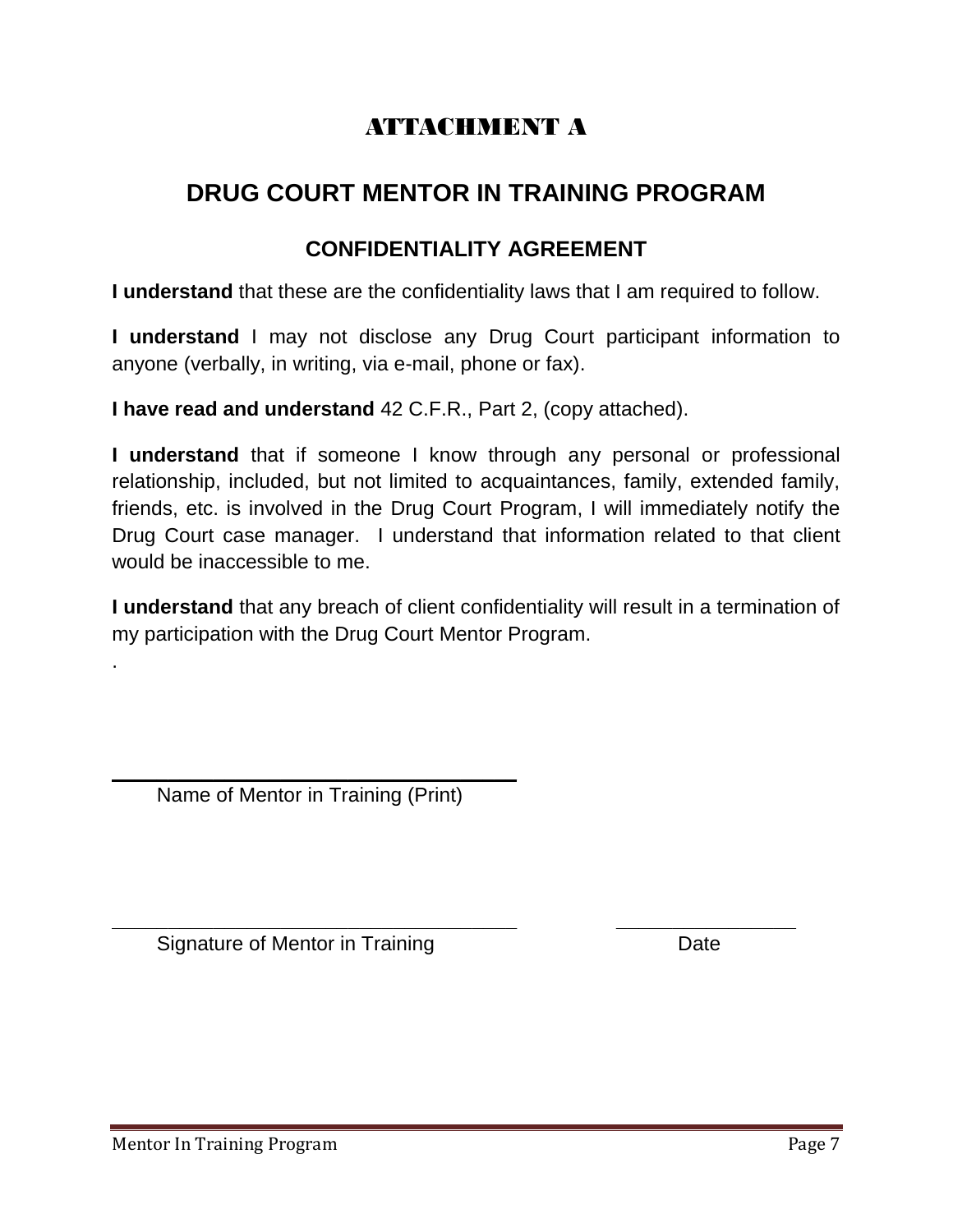## ATTACHMENT B

### 42 CFR Part 2

### Confidentiality of Alcohol and Drug Abuse Patients Records

**21796 Federal Register \ Vol. 52, No.110 \ Tuesday, June 9, 1987/ Rules and Regulations**

**DEPARTMENT OF HEALTH AND HUMAN SERVICES Public Health Service 42 CFR Part 2**

#### **Confidentiality of Alcohol and Drug Abuse Patients Records**

AGENCY: Alcohol, Drug Abuse, and Mental Health Administration, PHS, HHS. ACTION: Final Rule.

**SUMMARY:** This rule makes editorial and substantive changes in the "Confidentiality of Alcohol and Drug Abuse Patient Records" regulations. These changes are in outgrowth of the Department's commitment to make its regulations more understandable and less burdensome. The final rule clarifies and shortens the regulations and eases the burden of compliance.

**EFFECTIVE DATE: August 10, 1987**

#### **FOR FURTHER INFORMATION CONTACT: Judith T. Galloway (301) 443-3200 SUPPLEMENTARY 1NFORMATION:**

The "Confidentiality of Drug Abuse patient Records" regulation, 42 CFR Part 2, implement two federal statutory provisions applicable to alcohol abuse patient records (42 U.S.C. 290dd-3) and drug abuse patient records (42 U.S.C. 290ee-3).

The regulations were originally promulgated in 1975 (40 FR 27802). In 1980 the Department invited public comment on 15 substantive issues arising out of its experience interpreting and implementing the regulations (45

FR 53). More than 450 public responses to that invitation were received and taken into consideration in the preparation of a 1983 Notice of Proposed

Rulemaking (48 FR 38758). Approximately 150 comments were received in response to the Notice of Proposed Rule- making and were taken into consideration in the preparation of this Final Rule.

The proposed rule made both editorial and substantive changes in the regulation and shortened them by half. This Final Rule adopts most of those changes, with some significant substantive modifications and relatively few editorial and clarifying alterations.

#### **Synopsis of Substantive Provisions.**

The Confidentiality of Alcohol and Drug Abuse Patient Record regulations (42 CFR Part 2) cover any program that is specialized to the extent it holds itself out as providing and provides alcohol or drug abuse diagnosis, treatment, or referral for treatment and which is federally assisted, directly or indirectly (2.12 (a) and (b).

The regulations prohibit disclosure or use of patient records ("records" meaning any information whether recorded or not) unless permitted by the regulations (2.13). They do not prohibit giving patient access to his or her own records  $(2.23)$ . However, the regulations alone do not compel disclosure in any case  $(2.3(b))$ .

The prohibition on disclosure applies to information obtained by the program which would identify a patient as an alcohol or drug

 $(a)(l)$ . The restriction on use of information to investigate or to bring criminal charges against a patient applies to any alcohol or drug abuse information obtained by the program. (2.1 2(a)(2)).

Any disclosure permitted under the regulations must be limited to that information which is necessary to carry out the purpose of that disclosure. (2.13).

The regulations permit disclosure of information if the patient consents in writing in accordance with 2.31. Any information disclosed with the patients consent must be accompanied be a statement which prohibits further disclosures unless the consent<br>expressly permits further expressly permits further disclosures or the re-disclosure is otherwise permitted by the regulations (2.32). Special rules govern the disclosures with the patient's consent for the purpose of preventing multiple enrollments (2.34) and for criminal justice referrals (2.35).

The regulations permit disclosure without patient consent if the disclosure is to medical personnel to meet any bona fide medical emergency (2.51) or to qualified personnel for research (2.52), audit,

or program evaluation (2.53). Qualified personnel may not include patient identifying information in any report or otherwise disclose patient identities except back to the program which was the source of the information  $(2.52(b)$  and  $(2.5$  $3(d)$ ).

The regulations permit disclosure pursuant to a court order after the court has made a finding that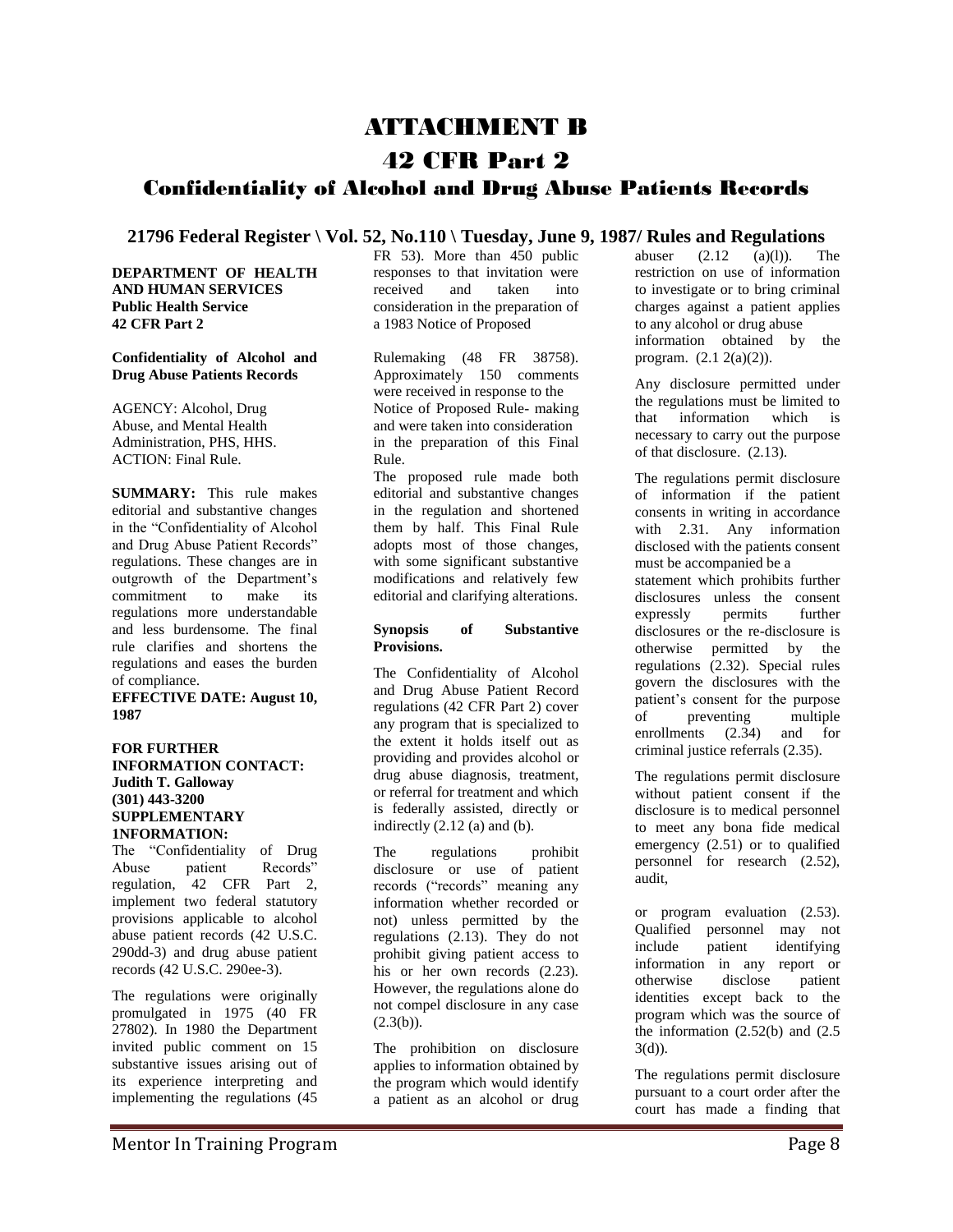"good cause" exists. A court order may authorize disclosure for noncriminal purposes (2.84); for the purpose of investigating or prosecuting a patient if the crime involved is extremely serious (2.85); for the purpose of investigating or prosecuting a program or a person holding the records (2.86); and for the purpose of placing an undercover agent or informant to criminally investigate employees or agents of the program (2.87)

A court order may not authorize disclosure of confidential communications unless disclosure is necessary to protect against an existing threat to life or serious bodily injury of another person; to investigate or prosecute an extremely serious crime; or if the patient brings the matter up in any legal proceeding. (2.83).

A court order may not authorize qualified personnel who received<br>information without patient information without patient consent for the purpose of conducting research, audit, or program evaluation to disclose that information or to use it to conduct any criminal investigation or prosecution of a patient (2.82).

Information obtained under a court order to investigate or prosecute a program or other person holding the records or to place an undercover agent or informant may not b e used to conduct any investigation or prosecution of a patient or as the basis for a court order to criminally investigate or prosecute a patient  $(2.86(d)(2)$  and  $2.87(e)$ ).

These regulations do not apply to the Veterans' Administration, to exchanges within the Armed Forces or between the Armed Forces and the Veterans Administration; to the reporting under State law of incidents of suspected child abuse and neglect to appropriate State or Local authorities; to communications within a program or between a program and an entity having direct administrative control over the program; to communications between a program and a qualified service organization; and to disclosures to law enforcement officers concerning a patient's commission of(or threat to commit) a crime at the program  $(2. 12(c))$ .

If a person is not now and never has been a patient, there is no patient record and the regulations do not apply. (2.1 3(c)(2).

Any answer to a request for a disclosure of patient records which is not permitted must affirmatively reveal that an identified individual has been or is an alcohol or drug patient. One way to make such an answer is to give a copy of the confidentiality regulations to the person who asked for this information along with general advice that the regulations restrict the disclosure of alcohol or drug abuse patient records and without identifying any person as an alcohol or drug abuse patient  $(2.13(c))$ .

Each patient must be told about these confidentiality provisions and furnished a summary in writing (2.22).

There is a criminal penalty for violating the regulations: not more than \$500 for a first offense and not more than \$5,000 for each subsequent offense (2.4).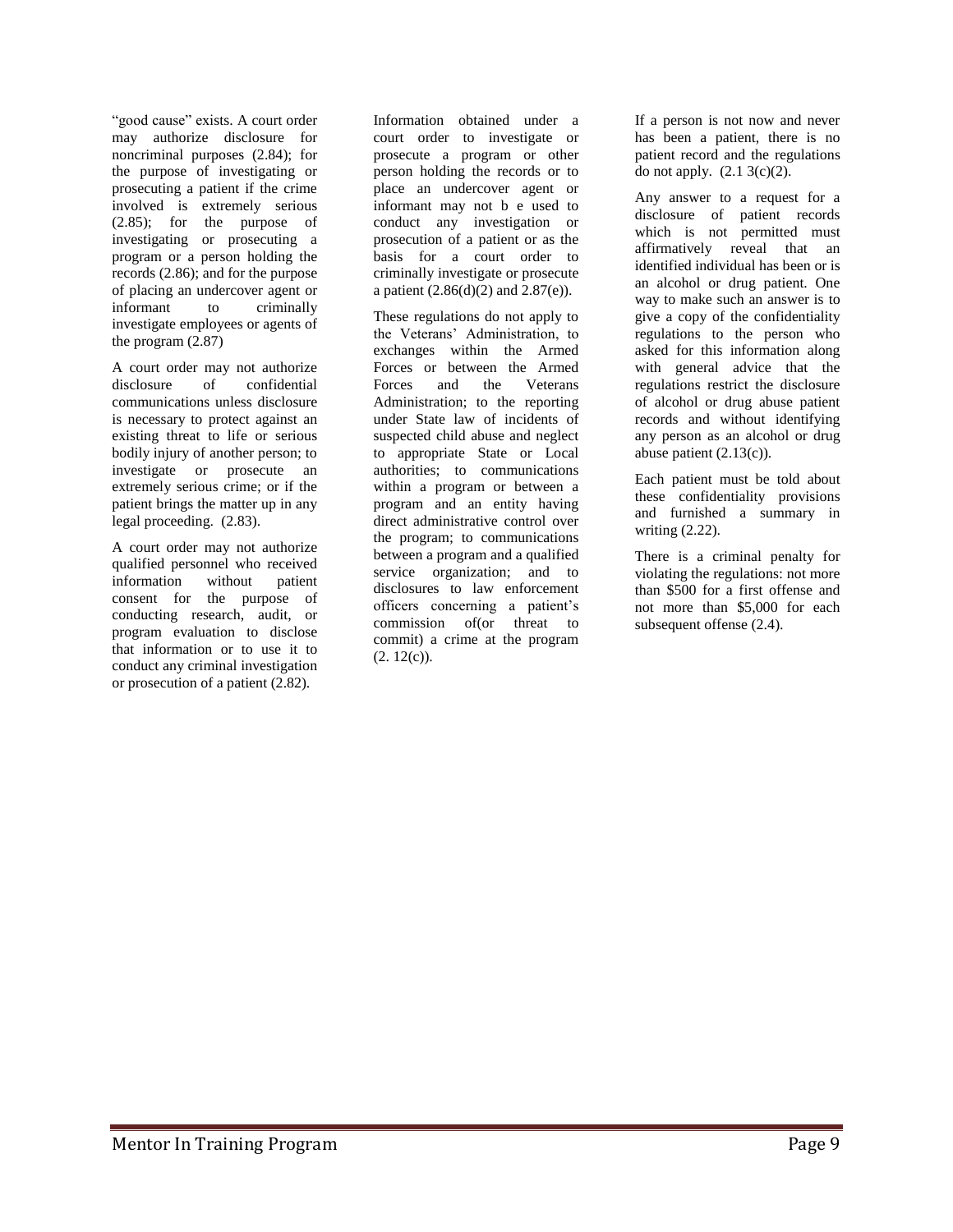# ATTACHMENT C

## **DRUG COURT MENTOR IN TRAINING PROGRAM PROGRAM VALUES**

### **A. SHARED EXPERIENCE**

- Inspire hope and offer encouragement
- Disclose own experience of recovery

### **B. COMMUNICATION**

- Bridge communication between case manager and client
- Bridge communication between probation and client
- Bridge communication between court system and client

### **C. PROVIDE SUPPORT**

- Give emotional/social support to client
- Attend court hearings, and other meetings at request of client
- Support clients trying to stay clean and sober
- Reduce anxiety about the program

### **D. BRIDGE GAPS / CLIENT EDUCATION**

- Increase client's understanding of the court system and recovery
- Help clients navigate the system and explain the system from a peer perspective
- Explain the role of all Drug Court team members
- Offer guidance on who to call for different services/resources
- Help break through barrier of client's denial/fear

### **E. MOTIVATE CLIENTS**

- Explain benefits of Drug Court
- Encourage clients to engage quickly in recovery services and treatment
- Deepen participation in recovery so it's not just about compliance
- Support clients to engage in step work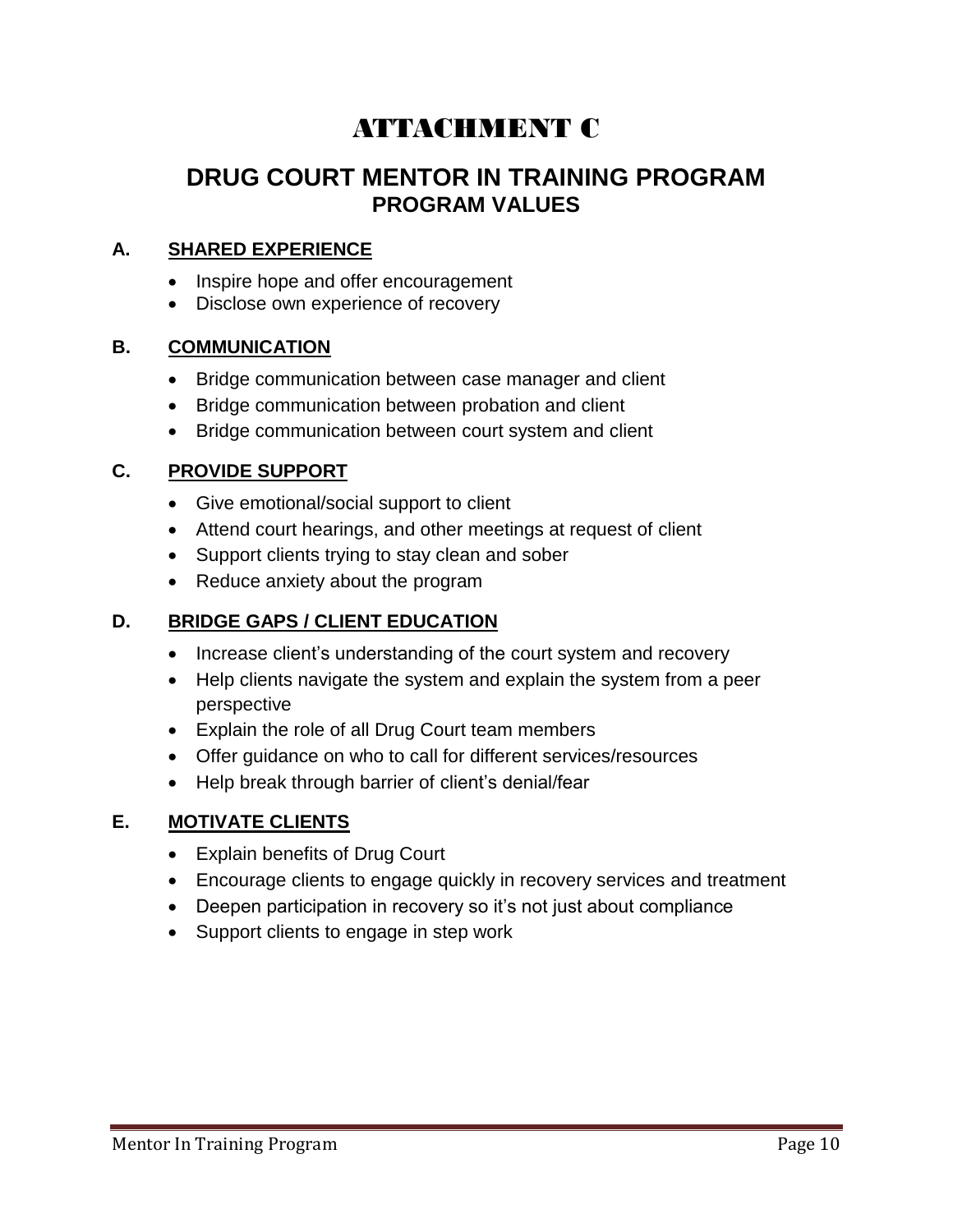# ATTACHMENT D

## **DRUG COURT MENTOR IN TRAINING PROGRAM PROFESSIONAL BOUNDARIES**

### **What Are Professional Boundaries?**

- Clearly established limits that allow for safe connections between service providers and their clients.
- "Being with" the client, NOT becoming the client.
- Being friendly, NOT friends.
- The ability to know where you end and the client begins.
- A clear understanding of the limits and responsibilities of your role as a MIT.

### **Why Is It Important To Have Boundaries?**

- Role modeling to the client healthy communication and professional relationships
- Avoiding the "rescuer" role.
- Staying focused on one's responsibilities to the client and the provision of helpful and appropriate services to the client.
- Avoiding burn-out ("compassion fatigue").
- If working in conjunction with other service providers it helps maintain a healthy, open, communicating and functioning team.
- Maintaining one's physical and emotional safety.

### **What Are Signs That There May Be Boundary Issues?**

- MIT receives gifts from or gives gifts to client.
- Client asks/expects MIT to socialize with him/her outside of professional setting, e.g. client asks MIT to begin attending church with his/her family.
- MIT reveals excessive personal information to client (outside of sharing personal experiences with dependency/drug court or recovery).
- Discussion regarding work/client dominates MIT's social interactions with friends and family.
- MIT offers to provide assistance to client outside of his/her role, e.g. babysitting; transportation.
- MIT finds him/herself "venting" with client about other service providers on the team.

### **What Are Some Consequences of Having Loose/Poor Boundaries?**

- Compassion fatigue MIT's role may not feel sustainable.
- Potential for "splitting."
- Client may not be given appropriate or helpful services, which could affect his/her willingness to accept future services.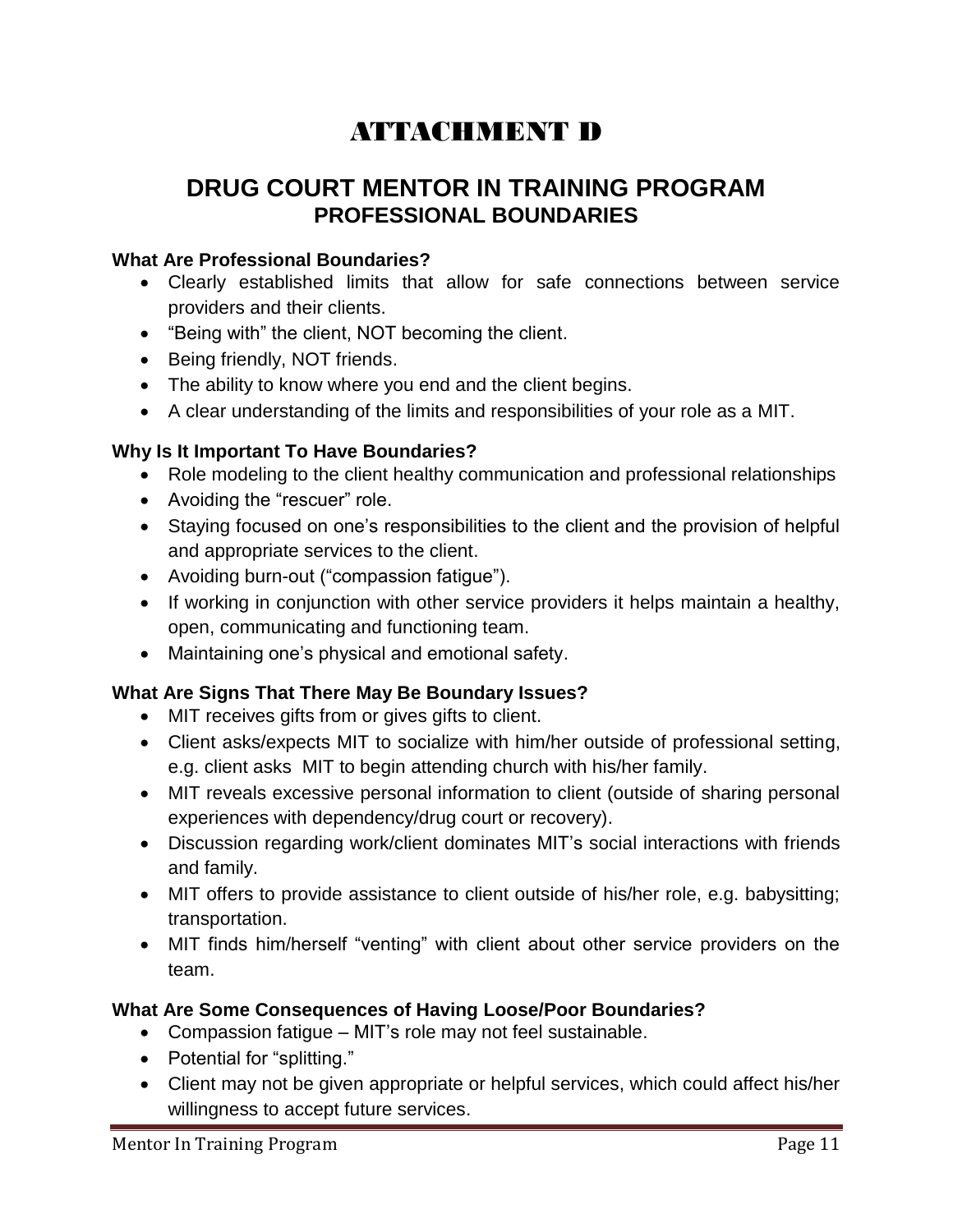- Client may feel betrayed, abandoned and/or poorly served.
- The MIT may act unethically.
- The reputation of the MIT's agency and/or profession may be compromised.
- The MIT and/or client may be emotionally traumatized and/or put in physical danger.

### **Why Is It Difficult to Establish and Maintain Professional Boundaries?**

- Dual Relationships the MIT and client know each other in a personal context from another setting.
- Values conflicts the client's choices, history, relationships, feelings, lifestyle and/or life circumstances conflict with the service provider's values and/or knowledge about best practices.
- Vicarious trauma the MIT experiences trauma symptoms from hearing about the client's experiences. The service provider may be triggered due to having a history of similar circumstances.
- Playing the "hero" role  $-$  the MIT feels the need to "save" the client.
- Poor teamwork the MIT does not trust that other team members are fulfilling their responsibilities to the client, believes that he/she can provide their services better than they can, and/or believes that the client works best only with him/her. The MIT takes over the roles of the other team members.

### **What Are Some Techniques for Creating and Maintaining Healthy Professional Boundaries?**

- As early as possible in your relationship, establish clear agreements with the client regarding your role as a MIT, including your availability, best ways to communicate with you, and what to do if you see one another in public.
- When boundary issues or warning signs appear, address these issues with the client quickly. Be sensitive to their feelings when doing this; emphasize the importance of your commitment to maintaining healthy boundaries .
- Self-disclosure if you do decide to tell a client something personal about yourself, ensure that the information is related to the client's goals. Too much self-disclosure shifts the focus from the client to the MIT and can confuse the client in terms of roles and expectations of the relationship.
- Realize that how a client interprets your words and actions might not match what you were trying to communicate. With these sensitive relationships, you may need to frequently clarify your role and boundaries and ask the client to repeat back what you said to ensure that he/she understands. This will also give the client an opportunity to ask clarifying questions.
- Use your supervisor as a sounding board when you have questions or concerns regarding boundaries, and especially when boundary issues are impacting your ability to provide objective, compassionate care. Also consult with your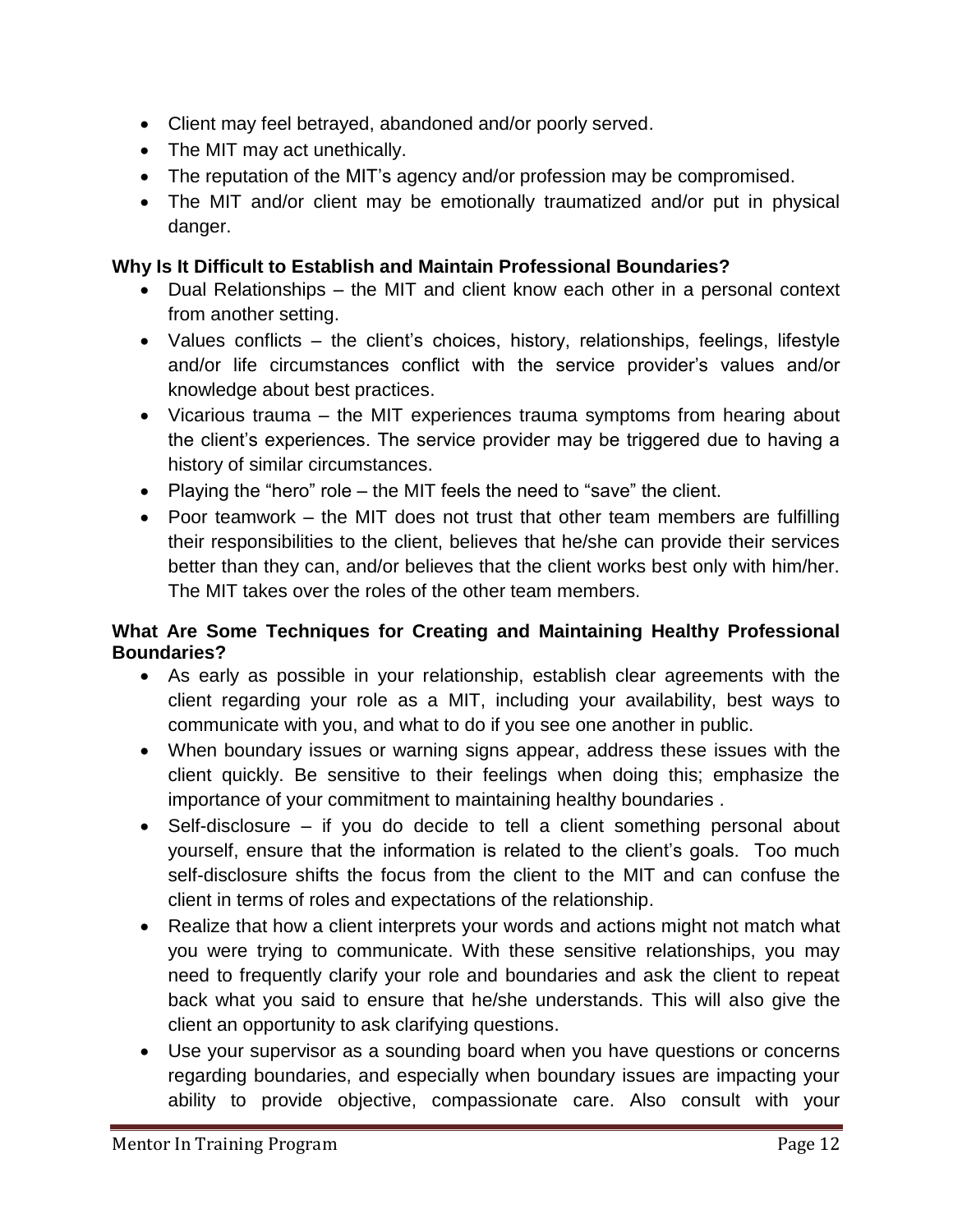supervisor if you are feeling uncomfortable about talking with your clients about boundaries.

- Dual relationships if you had a personal relationship with a client before becoming the client's MIT, realize that you must use your professional judgment when interacting with the client in social settings. Pay particular attention to the client's confidentiality as well as his/her physical and emotional security. Situations in which one person is in a position to hold power over the other person must be avoided if at all possible.
- If you're working with a team of service providers, remember to promote and role-model positive, open communication and respectful sharing of information. Trust that team members are fulfilling their roles as service providers, and remember that you can't and shouldn't "do and be everything" for your client
- Take care of yourself! Make sure you're getting enough sleep, eating well, spending time with friends and family, exercising, and seeking supervision as needed.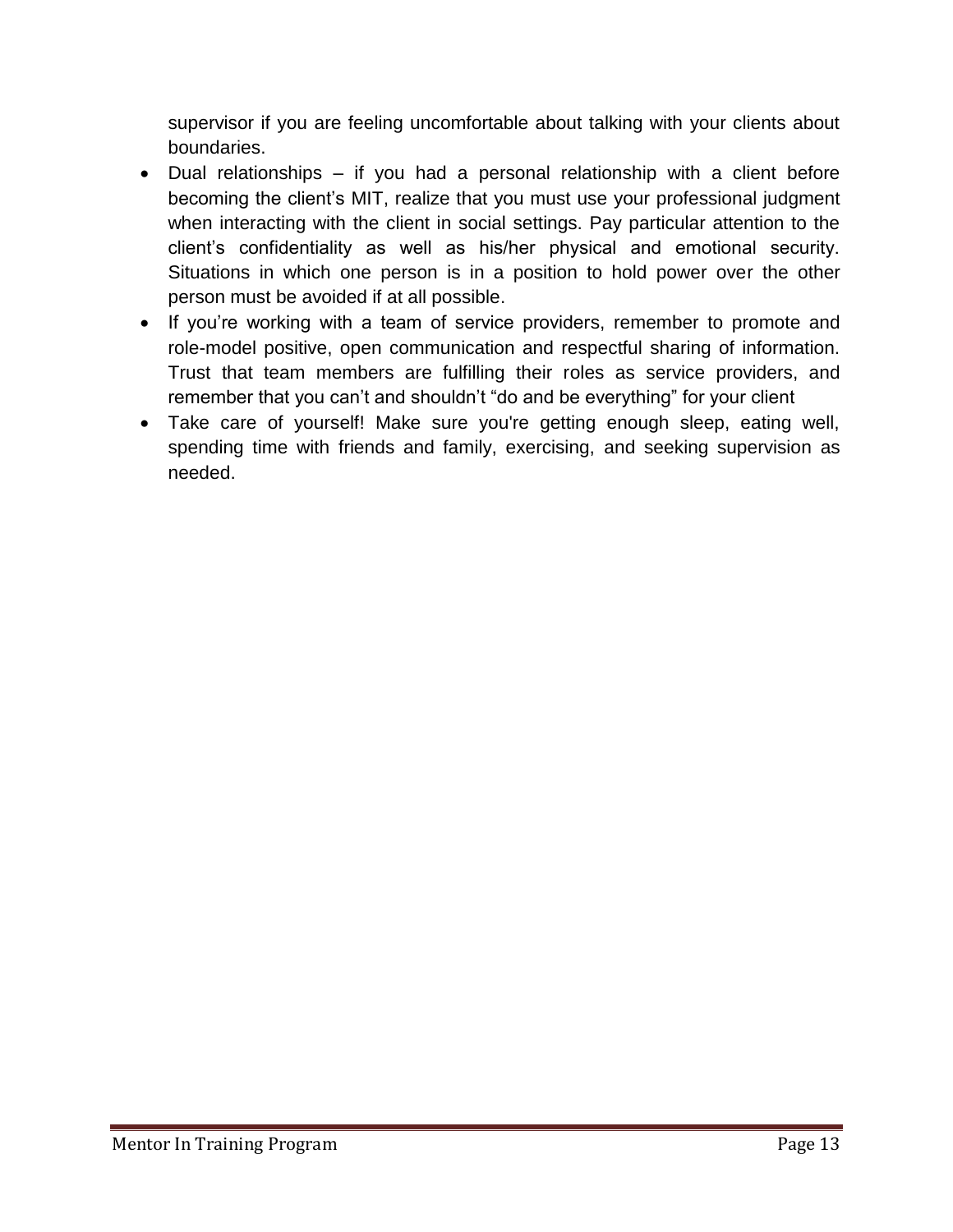# **ATTACHMENT E**

# DRUG COURT MENTOR IN TRAINING PROGRAM MONTHLY CLIENT CONTACT REPORT

Describe how your experiences this month as a Mentor in Training. In what ways were you of support to the other Drug Court participants? In what ways will this continue to support you in your continued recovery?